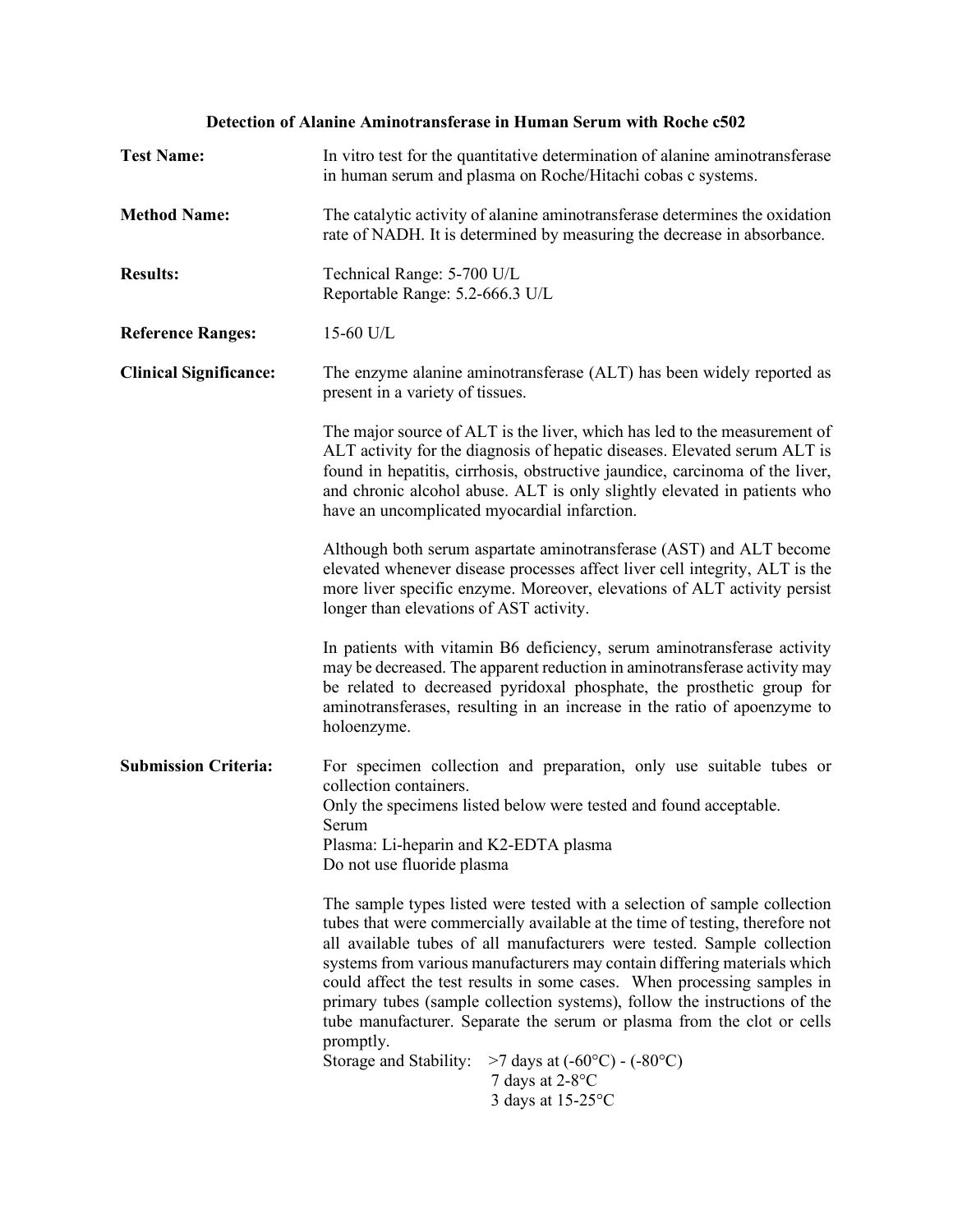| <b>Rejection Criteria:</b> | Rejection criteria include but are not limited to:                                                                                   |
|----------------------------|--------------------------------------------------------------------------------------------------------------------------------------|
|                            | Specimens containing fibrin or clots.                                                                                                |
|                            | Excessive platelet clumping<br>2.                                                                                                    |
|                            | Leaking specimens<br>3.                                                                                                              |
|                            | Substandard mixing or collection<br>4.                                                                                               |
|                            | Expired or improperly stored collection tubes.                                                                                       |
|                            | Improperly filled tubes based on collection tube manufacturer's<br>6.<br>guidelines.                                                 |
|                            | Contaminated specimens (IV fluid, foreign particles, etc.)<br>7.                                                                     |
|                            | Specimens not analyzed within the appropriate time frame.<br>8.                                                                      |
|                            | Samples not shipped at appropriate temperature.<br>9.                                                                                |
|                            | 10. Samples without 2 proper identifiers or samples having identifiers<br>that do not match the electronic or paper lab requisition. |
| <b>Authorization:</b>      | Diagnostic testing can only be performed with approval from an authorized<br>provider/agency.                                        |
| <b>Turn Around Time:</b>   | 1 day.                                                                                                                               |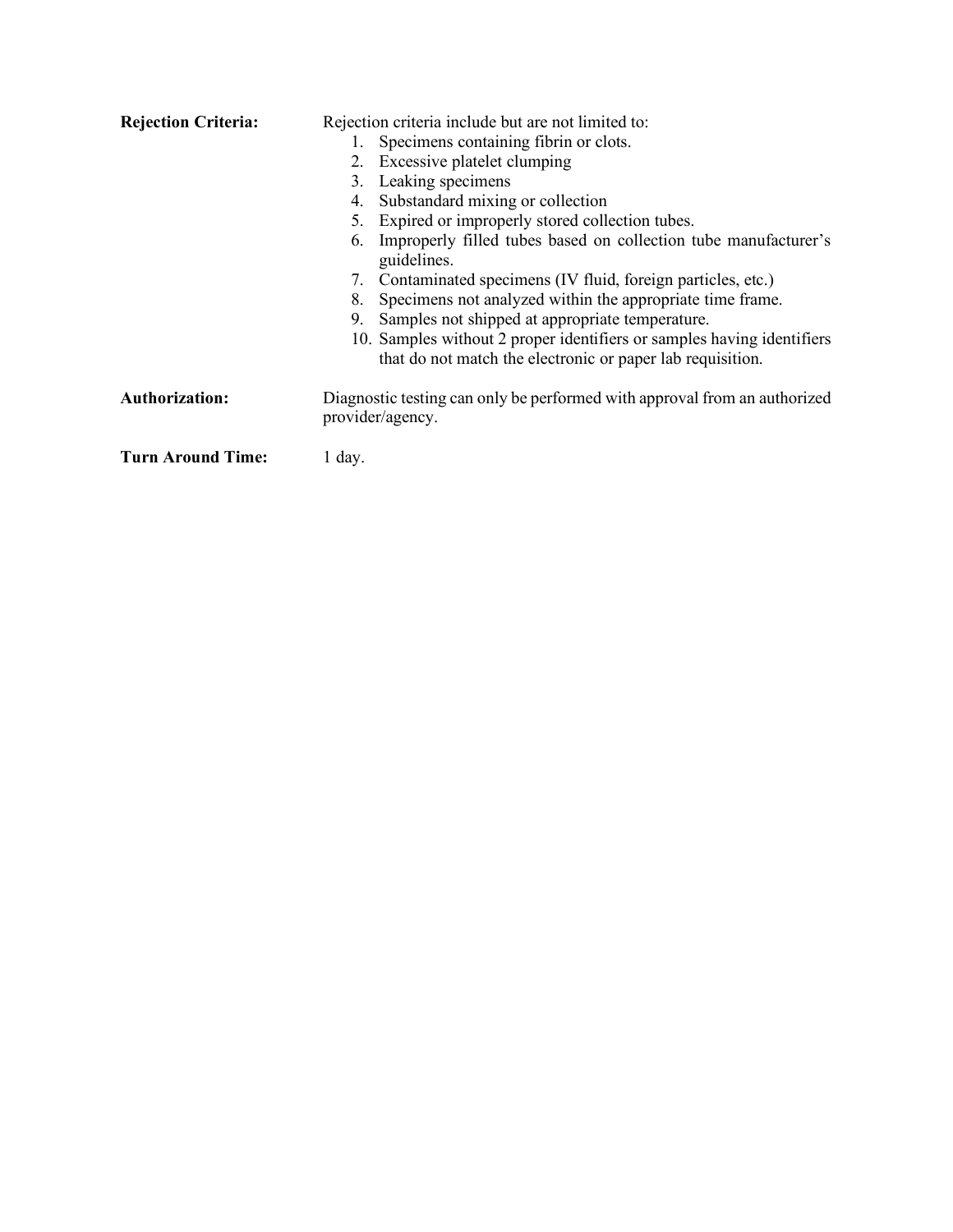#### **Instructions for Serum Specimen Submission**

## **General Information**

The detection of alanine aminotransferase in human serum and plasma is performed using a Roche cobas i58 analyzer. Serum specimens are preferred.

Specimens must be collected and stored at 20-25°C if to be analyzed within 3 days, at 2-8°C if to be analyzed within 7 days and stored at  $(-60^{\circ}C)$  -  $(-80^{\circ}C)$  if to be analyzed after 7 days.

### **Specimens MUST be** *received* **at Reditus Laboratories within 3 days of collection.**

### **Collection Instructions for Serum Specimen**

- 1. Do not use expired collection tubes. Store collection tubes as per manufacturers recommendations. Use standard venipuncture practices for collecting samples. Filled gold top serum tubes are preferred.
- 2. Ensure that the patient's name, date-of-birth, and time/date of collection are recorded on the specimen tube along with the name or initials of the individual collecting the sample.
- 3. Complete all the demographic information on a sample requisition form through the approved electronic submission process
- 4. Refrigerate the specimen between 2-8°C (36-46°F) and ship or courier the specimen(s) within 48 hours.
- 5. The specimen(s) *must* be received at the laboratory **no later than** 48 hours *from the time of collection*.
	- a. **Avoid shipping specimens over weekends or holidays** as they may not be received at the laboratory and cold-packs will not maintain the required 2-8°C (36-46°F) specimen temperature.
	- b. Ensure that specimens shipped by commercial carrier are shipped with **overnight delivery**. If shipping on a Friday for Saturday delivery, *you must include Saturday Delivery* during shipment, or the specimens will not be received until the following non-holiday business day. Failure to receive specimens within 24 hours of shipment will result in specimens being rejected from testing.
- 6. For any questions pertaining to sample collection, storage, or shipping, please contact the Reditus Laboratories using the below contact information.

## **Instructions for Specimen Transport**

- 7. **Messenger/Courier by ground transport.** Place specimen(s) into a biohazard labeled bag and seal securely**.** Place the test requisition(s) on the outside of the biohazard labeled bag. Place the sealed biohazard bag and test requisition(s) inside the shipping container. Place cold packs, which have been frozen for at least 24 hours, in the leak-proof outer container. The shipping container must be rigid, such as a Styrofoam cooler, and labeled with the UN 3373 Biological Substance Category B marking. Close securely.
- 8. **Commercial carrier by ground/air transport.** Place the specimen(s) inside a biohazard labeled bag and seal securely. Place the test requisition(s) on the outside of the biohazard labeled bag. Place the sealed bag and completed test requisitions(s) inside the outer shipping container. Place cold packs, which have been frozen for at least 24 hours, in the leak-proof outer container. Label the outer shipping container with Reditus Laboratories address listed below. Complete the return address section to include the name of the person shipping the package, business name and address, and a business phone number. The shipping container must include the UN3373 Biological Substance Category B marking.
- 9. *Ship specimens by overnight delivery* to the attention of Clinical Chemistry at Reditus laboratories. This can be accomplished by use of local courier, shipping corporations or U.S. Postal Service.
	- a. **If specimens are shipped on a Friday for Saturday delivery,** *you must include/indicate Saturday delivery* during shipment, or the specimens will not be received until the following non-holiday business day. Failure to receive specimens within 24 hours of shipment will result in specimens being rejected from testing.